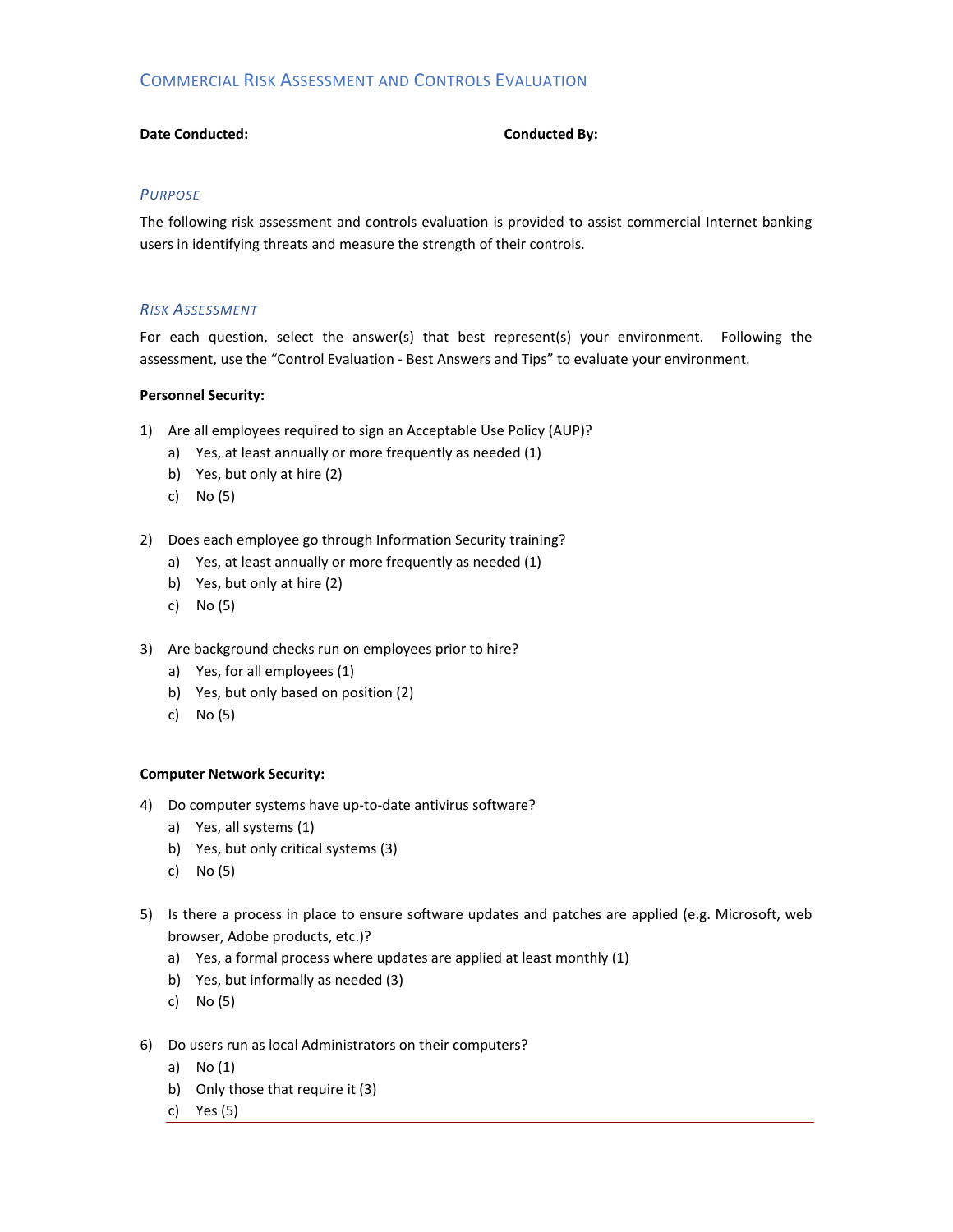- 7) Is a firewall in place to protect the network? (This does not include windows firewall on local PC)?
	- a) Yes (1)
	- b) No (15)
- 8) Do you have an Intrusion Detection System (IDS) in place to monitor and protect the network?
	- a) Yes (1)
	- b) No (3)
- 9) Are you restricting Internet usage?
	- a) Yes, Internet traffic is restricted Restricting internet to only sites specifically needed for business functions (1)
	- b) Yes, we have Internet content filtering (2)
	- c) No (5)
- 10) Does e-mail have SPAM filtering?
	- a) Yes (1)
	- b) No (5)
- 11) Are users trained to manually lock their workstations when they are not present?
	- a) Yes, and the systems are set to an automatic timeout after a period of inactivity (1)
	- b) Yes, but it is only manually (2)
	- c) No (5)
- 12) Is wireless technology used on the network?
	- a) No (1)
	- b) Yes, but wireless traffic uses industry-approved encryption (e.g. WPA, etc.) (1)
	- c) Yes, but wireless uses WEP encryption (2)
	- d) Yes, and wireless traffic is not encrypted (15)

### **Physical Security:**

- 13) Are critical systems located in secure areas?
	- a) Yes, behind a locked door (1)
	- b) Yes, in a restricted area (2)
	- c) No, in a public area (5)
- 14) How are passwords protected?
	- a) Passwords are securely stored. (1)
	- b) Passwords are written on paper or sticky notes and placed by the computer. (15)

## *DETERMINING YOUR RISK RATING*

Once you have completed the questionnaire, add up the totals following the answers to determine your risk rating. Note: risk rating is intended to give a general idea of your risk position based only on the answers in this questionnaire. Additional factors will either increase or decrease the risk.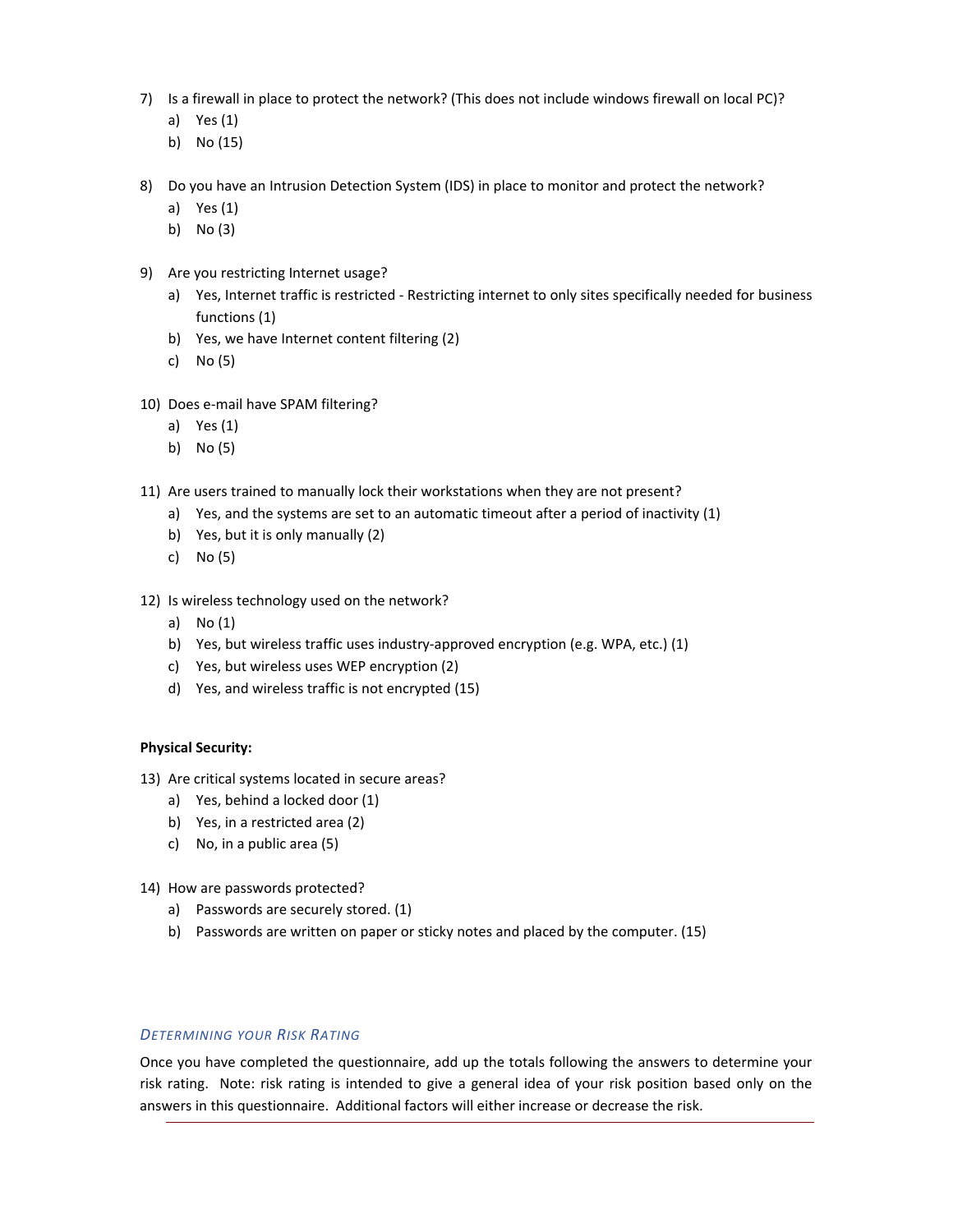| <b>Risk Rating</b> |                |
|--------------------|----------------|
| $0 - 15$           | <b>LOW</b>     |
| 16-25              | <b>MEDIUM</b>  |
| $26 - 35$          | <b>HIGH</b>    |
| Over 35            | <b>EXTREME</b> |

## *CONTROL EVALUATION – BEST ANSWERS AND TIPS*

Below are the results from the risk assessment. Review your answers and the tips to help you protect your systems and information.

- 1. The best answer is "Yes, at least annually or more frequent as needed." An Acceptable Use Policy (AUP) details the permitted user activities and consequences of noncompliance. Examples of elements included in an AUP are: purpose and scope of network activity; devices that can be used to access the network, permitted websites, password usage, circumventing controls or disrupting services; expected user behavior, and consequences of noncompliance.
- 2. The best answer is "Yes, at least annually or more frequently as needed." Information Secuirty Training at a minimum, should include a review of the acceptable use policy, desktop security, log‐on requirements, password administration guidelines, social engineering tactics, etc.
- 3. The best answer is "Yes, for all employees." Companies should have a process to verify job application information on all new employees. The sensitivity of a particular position or job junction may warrant additional background and credit checks. After employment, companies should remain alert to changes in employees' circumstances that could increase incentives for abuse or fraud. May be necessary to run continued background checks for long tenured employees.
- 4. The best answer is "Yes, all systems." Companies should maintain active and up‐to‐date antivirus/anti malware protection provided by a reputable vendor. Schedule regular scans of your computer in addition to real‐time scanning.
- 5. The best answer is "Yes, a formal process where updates are applied at least monthly." Update your software frequently to ensure you have the latest security patches. This includes a computer's operating system and other installed software (e.g. web browsers, Adobe Flash Player, Adobe Reader, Java, Microsoft Office, etc.). In many cases, it is best to automate software updates when the software supports and can monitor updates.
- 6. The best answer is "No." Limit local Administrator privileges on computer systems when possible.
- 7. The best answer is "Yes." Use firewalls on your local network to add another layer of protection for all the devices that connect through the firewall (e.g. PCs, smart phones, and tablets).
- 8. The best answer is "Yes." Intrusion Detection Systems (IDS) are used to monitor network/Internet traffic and report or respond to potential attacks. Monitoring services monitoring the firewall are preferred.
- 9. The best answer is "Yes, Internet traffic is restricted Restricting internet to only sites specifically needed for business functions." Filter Internnet Usage to restrict potentially harmful or unwanted Internet sites from being accessed by computer systems. For "high risk" systems, it is best to limit Internet sites to only those business sites that are required.